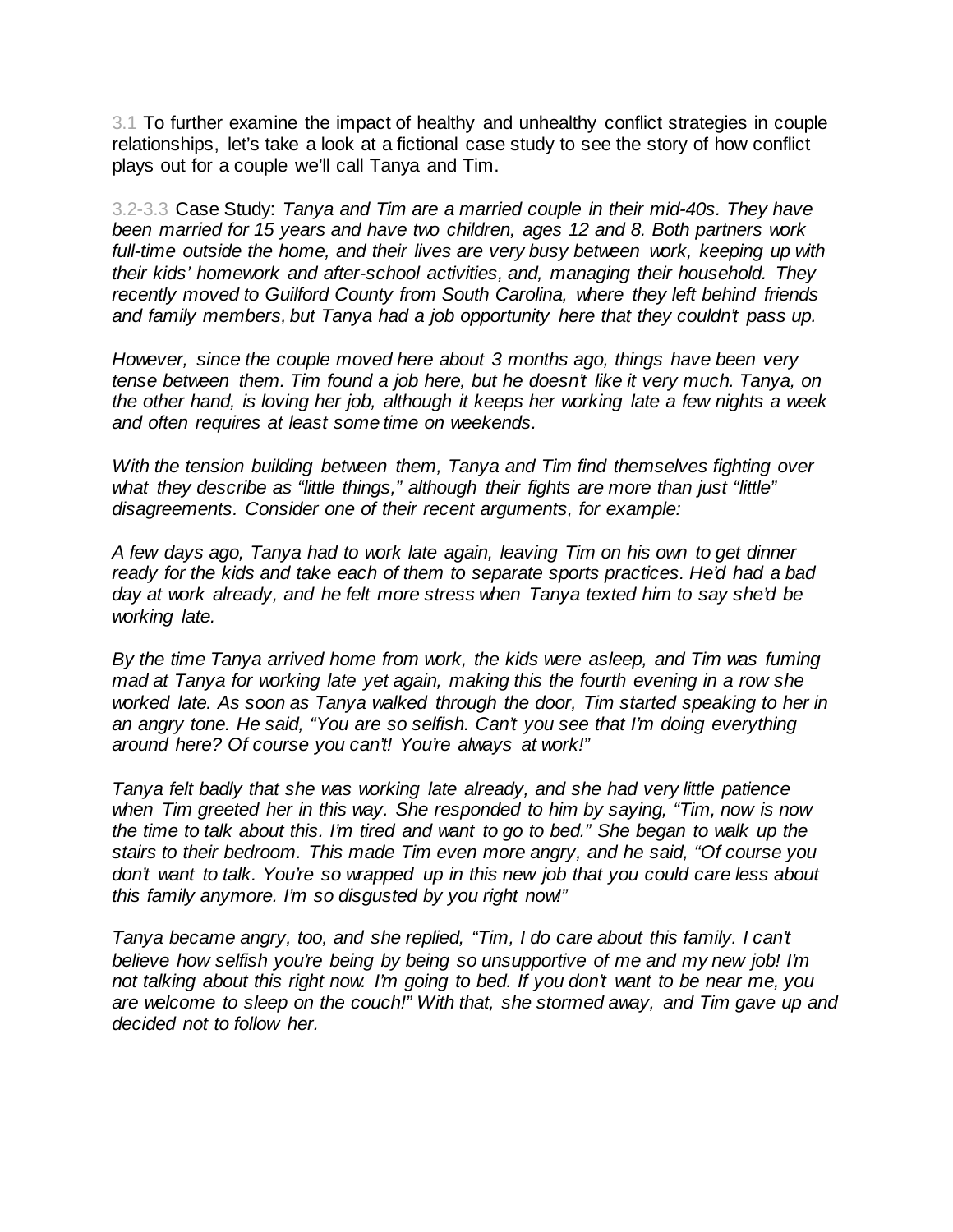3.4 Wow, things aren't looking great for Tim and Tanya right now, are they? Before we look at where this conflict went wrong, can you identify any strengths in the way they are relating to each other?

Well, we didn't see too many in this part of their story, but we can say that they seem to be committed to their relationship, especially since they made the decision to move away together. Also, another strength appears to be that each partner is comfortable expressing their feelings, even if the way they do it may not be helping their relationship very much right now!

It's important to start by trying to identify strengths, as they can build upon those if they decide to work on improving their relationship.

Let's go back through the case study now. You can click to view my notes on their interaction. Then, we'll take a moment for YOU to reflect on the conflict behaviors exhibited in this case study.

3.5-3.7 Case Study: *Tanya and Tim are a married couple in their mid-40s. They have been married for 15 years and have two children, ages 12 and 8. Both partners work full-time outside the home, and their lives are very busy between work, keeping up with their kids' homework and after-school activities, and, managing their household. They recently moved to Guilford County from South Carolina, where they left behind friends and family members, but Tanya had a job opportunity here that they couldn't pass up.*

*However, since the couple moved here about 3 months ago, things have been very tense between them. Tim found a job here, but he doesn't like it very much. Tanya, on the other hand, is loving her job, although it keeps her working late a few nights a week and often requires at least some time on weekends.*

*With the tension building* (It's always a good idea to address difficult topics and concerns as they arise, rather than letting them build up over time.) *between them, Tanya and Tim find themselves fighting over what they describe as "little things," although their fights are more than just "little" disagreements. Consider one of their recent arguments, for example:*

*A few days ago, Tanya had to work late again, leaving Tim on his own to get dinner ready for the kids and take each of them to separate sports practices. He'd had a bad day at work already* (We know Tim doesn't love his new job. However, it seems he allows his stress from work to put him in a bad mood that carries over into his home life.)*, and he felt more stress when Tanya texted him to say she'd be working late.*

*By the time Tanya arrived home from work, the kids were asleep, and Tim was fuming mad at Tanya* (Tim allowed his anger to build up. He probably got caught in a negative cycle of thinking bad things about her and stopped considering her feelings or perspectives while he waited for her. He may have even been saying things to himself like, "She doesn't care about me." Global statements like this make people more angry